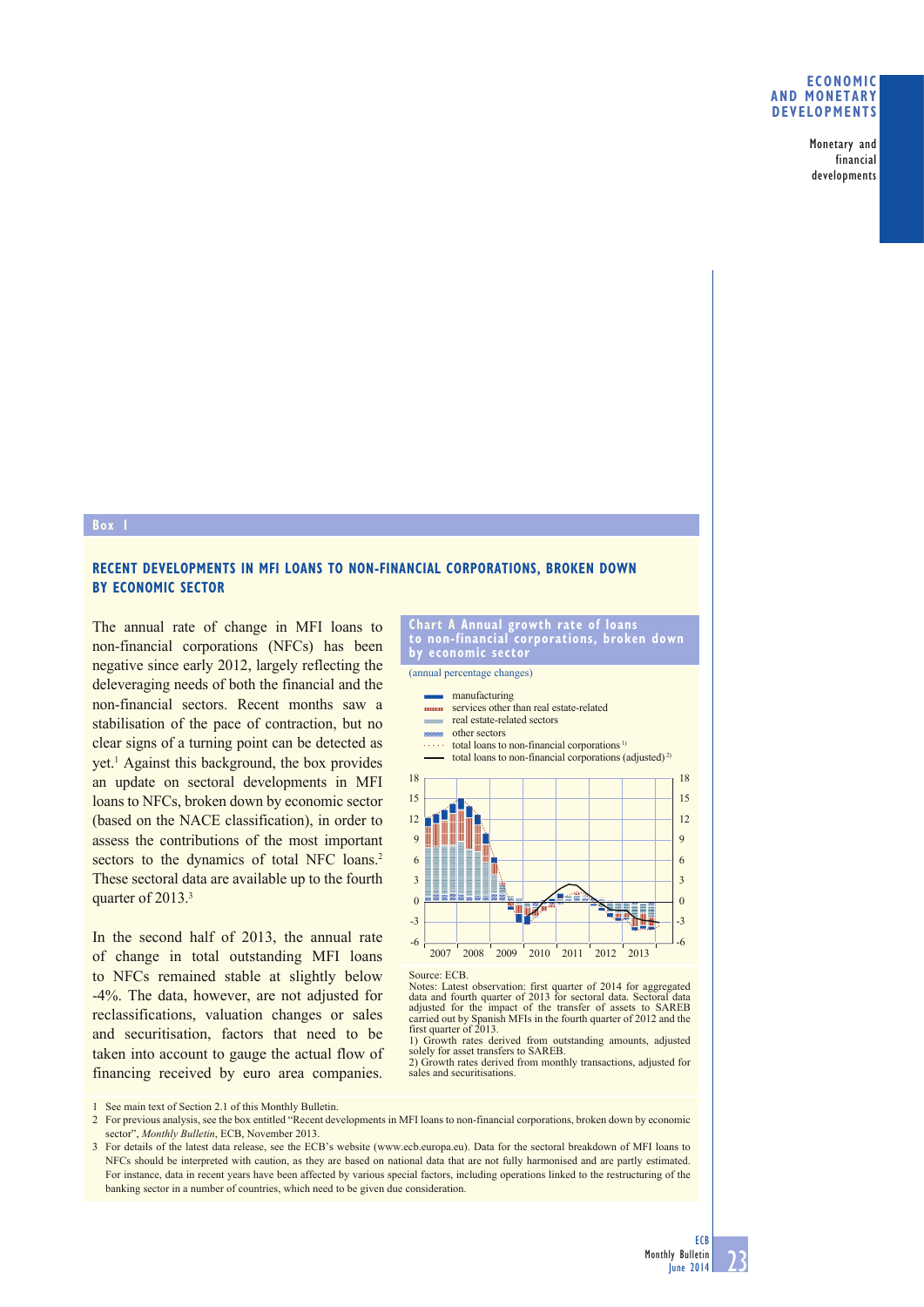### **Chart B Real estate-related loans to non-financial corporations and country contributions to growth**

(annual percentage changes; percentage points)



**Chart C Loans to non-financial corporations in services sectors other than real estate services and country contributions to growth**



Source: ECB.<br>Notes: "Re

"Real estate-related loans" comprise loans to non-financial corporations that engage in construction and real estate services activities (based on data for those countries that have reported the corresponding series since 2003). Countries are considered to exhibit "strong growth" (Italy, Spain, Ireland<br>and Greece), "moderate growth" (France, Belgium, Finland and<br>Luxembourg) or "weak growth" (Germany, the Netherlands,<br>Austria and Portugal) on the basis of gr the country level in 2006. Adjusted for the impact of the transfer of assets to SAREB carried out by Spanish MFIs in the fourth

Notes: Loans to services excluding real estate-related services. Sectoral data adjusted for the impact of the transfer of assets<br>to SAREB carried out by Spanish MFIs in the fourth quarter<br>of 2012 and the first quarter of 2013. For the classification<br>of countries, see the notes to Chart 1) Services confidence indicator shifted ahead by three quarters

according to maximum correlation.

When adjusted for those factors, the aggregate series continues to show a decline in the annual rate of change also in the first quarter of 2014 (see Chart A). However, such adjustments are not available at the sectoral level.

The negative rate for total (unadjusted) NFC loans outstanding in the second half of 2013 is explained mainly by developments in real estate-related loans (i.e. the aggregate of the construction and real estate services sectors) and in loans to the services sector (excluding real estate services). The negative contribution of loans to companies operating in the manufacturing and other sectors remained contained. Overall, the contributions of all of these sectors remained broadly stable in the last two quarters of 2013.

While no strong divergence can be detected in recent loan growth developments across sectors, significant heterogeneity is still visible across countries. This heterogeneity can be illustrated by grouping euro area countries into three categories, based on the average growth rate of lending to the real estate-related sectors (which had experienced the most marked expansion of loans to companies before the crisis) in the peak year of 2006. Countries with "strong growth", which drove most of the credit boom prior to 2007, as well as the subsequent decline, are still responsible for most of the contraction of lending in all main sectors (see Charts B, C and D). Nevertheless, the

quarter of 2012 and the first quarter of 2013. 1) Construction confidence indicator shifted ahead by two quarters according to maximum correlation.